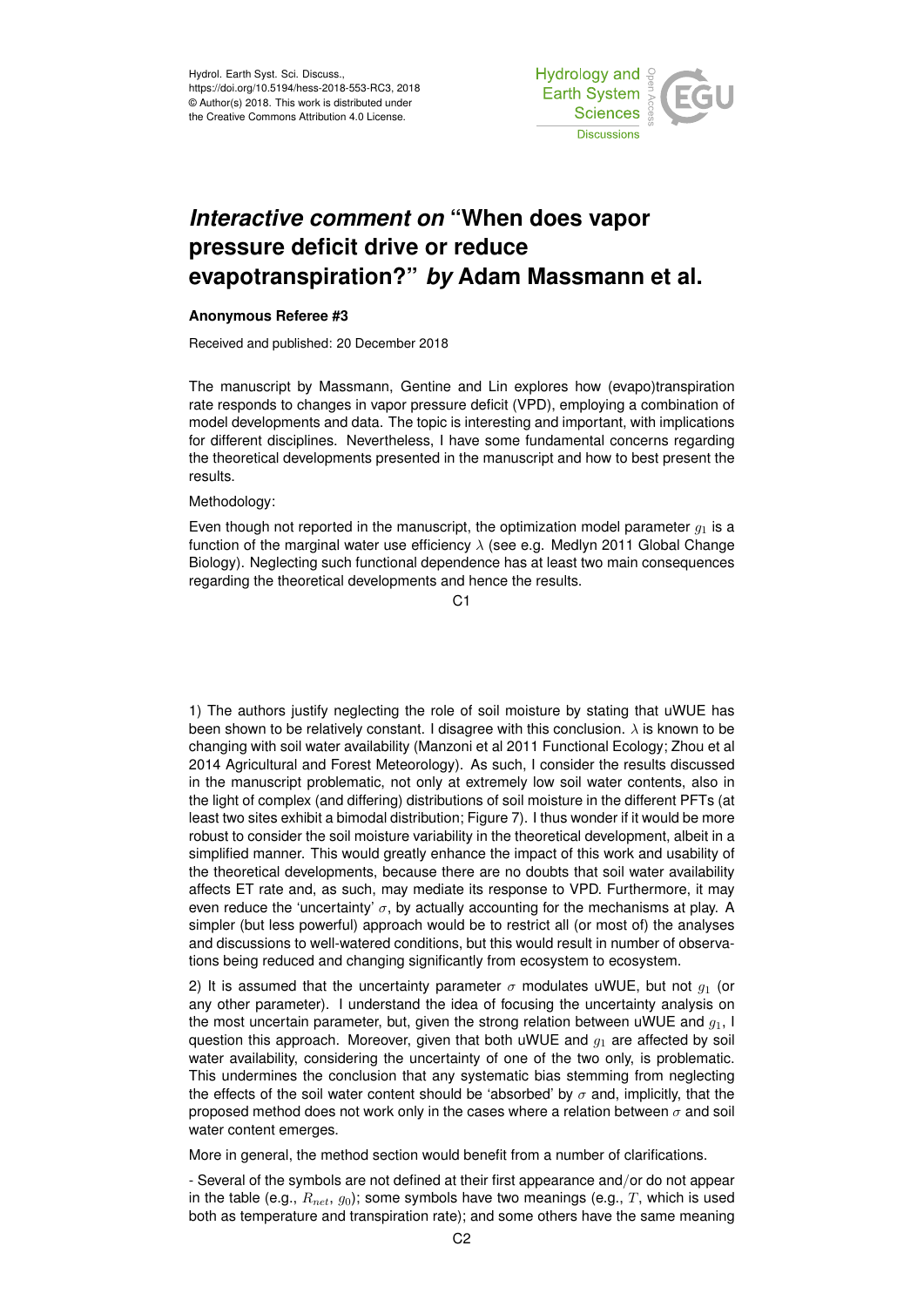despite being different (e.g.,  $R_{air}$  and  $R$ ). Particular care should be posed in defining  $\lambda$ , because this symbol has been used to denote both  $\frac{\partial E}{\partial A}$  and  $\frac{\partial A}{\partial E}$ , depending on the publication.

- As noted above, the dependence of  $q_1$  on  $\lambda$  should be clarified, or else a reader not familiar with Medlyn et al (2011) work is left wondering what the relation between  $q_1$ and uWUE is (in its present form, the manuscript just hints at a possible relation – P7, L7; but the relation is strong, as both are functions of  $\lambda$  and Γ).

- It remained unclear to me why the authors chose to present also the leaf level stomatal conductance, when, in the end, they then use a canopy scale stomatal conductance. The latter is derived from the leaf level stomatal conductance, but such derivation has been published elsewhere.

- A range of observed  $g_a$  are considered (e.g., in Fig. 4). I think it is worth mentioning how the aerodynamic conductance was determined. This affects the validity of the conclusion that wind conditions play a secondary role (P14, L20).

- The FluxNet data are used to determine all the terms in Eq. 7, directly or via fitting, as stated on P7; L13. Later on, apparently the same data are used to determine  $\sigma(Eq.9)$ . I think it would be best to clarify how these two uses of data 'co-exist'. I suppose uWUE is first determined, assuming  $\sigma = 1$ ; and then, for the obtained uWUE,  $\sigma$  is determined.

Presentation of results:

The authors discuss in detail the sign and value of  $\frac{\partial ET}{\partial VPD}$ . This makes sense, given the aim of the work, but I think that the distinction in scaling term and sign term is more confusing than clarifying: the 'sign' term affects also the magnitude of  $\frac{\partial ET}{\partial VPD}$ . I wonder if it would be cleaner to really focus on the sign of the derivative (i.e., Eq. 13 and the bottom part of Figure 3) and then discuss the overall magnitude of the derivative, without distinguishing between the two terms. This would also reduce the number and complexity of figures. Alternatively, the authors could try to interpret the terms in  $\frac{\partial ET}{\partial VPD}$ 

C3

as largely 'plant driven' and 'environment driven'. This however poses the question of to which extent  $g_a$  is determined by the environmental conditions (chiefly wind speed) vs. plant/canopy features (chiefly, canopy height).

More in general, the results presented in this manuscript are many and it is not easy to see the logical connection among the different aspects discussed. The take home messages would emerge more clearly, should the presentation of results be streamlined. Thus, steps should be taken to simplify the presentation of results. For example, Table 4 presents the 'bulk statistics' of the observed  $\frac{\partial ET}{\partial VPD}$  and their match with the theory and then Figure 5 somehow re-iterate the conclusion, but now breaking down the data. Also, Section 3.7 comes a bit as a surprise and, in a certain way, it would fit better in the Methods.

Finally, some of the conclusions are not fully and quantitatively supported. Examples are P16, L20 where reference is made to 'a bit more variability' (no quantification of 'a bit'), or the use of the expression 'leading order behavior'.

## Minor comments

Introduction: The introduction would benefit from a more thorough review of what is known about transpiration response to VPD. Examples are Oren et al 1999 (Plant Cell and Environment) and, more recently and based on FluxNet data, Novick et al. 2016 (Nature Climate Change), also discussing the effects of soil water content. Furthermore, the discussion on plant strategies reported here feels a bit oversimplified. While clearly it is beyond the scope of this work to discuss plant-plant interactions and competition for water or other strategies like CAM photosynthesis, the current text implicitly suggests these other factors do not exist. For example, the 'ultimate' adaptation to exploit times of low VPD is CAM photosynthesis, where stomata are (mostly) opened during the night. Also, lack of soil moisture conservation not being a sensible strategy is most likely correct when considering a uniform stand (or isolated vegetation), but competition for resources may affect what a sensible strategy is. In this respect,